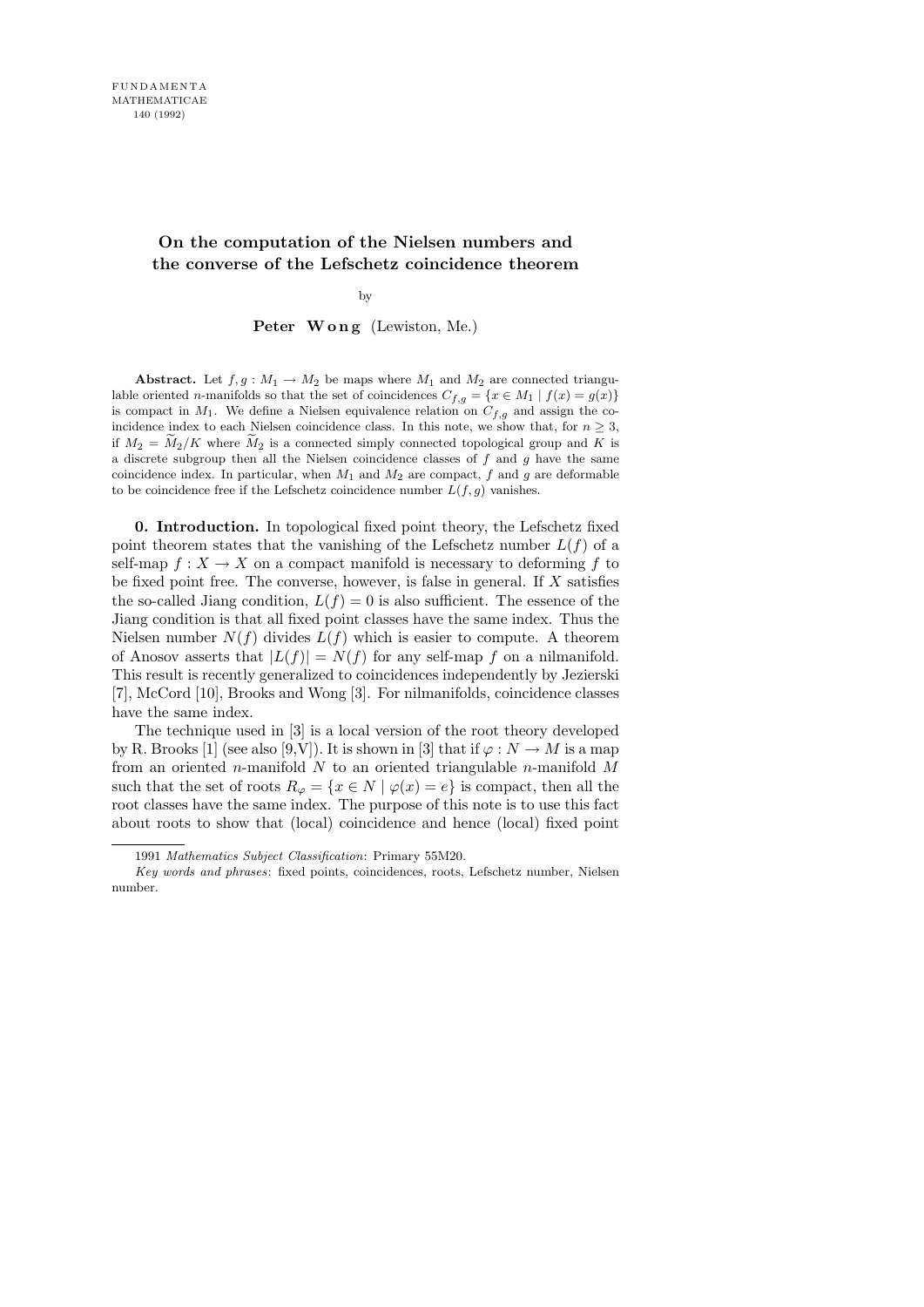192 P. Wong

classes have the same index if the range is an oriented triangulable manifold of the form  $M/K$  where M is a connected simply connected topological group and  $K$  is a discrete subgroup. In particular, we obtain a local version of the converse of the Lefschetz fixed point theorem (Cor. 2.3).

In §1, we outline the coincidence and root theories necessary for §2. We also study how coincidences can be changed to roots. In §2, we prove our main results concerning the Nielsen numbers for coincidences as well as for fixed points.

Throughout  $H_*$  and  $H^*$  will denote singular homology and cohomology with integer coefficients.

The author would like to thank the referee for a number of helpful suggestions.

**1. Preliminaries.** Throughout this section,  $M_2$  is a connected triangulable oriented *n*-manifold ( $n \geq 3$ ) and  $M_1$  is an oriented *n*-manifold. Suppose that  $f, g: M_1 \to M_2$  are maps such that  $C_{f,g} = \{x \in M_1 \mid f(x) = g(x)\}$ is compact in  $M_1$ . Following [12, Ch. 6], we define the *coincidence index* of f and g in  $M_1$  to be the integer

$$
I(f,g;M_1) = \langle (f,g)^* \mu_2, o_C \rangle
$$

where  $o_C \in H_n(M_1, M_1 - C_{f,g})$  is the fundamental homology class around  $C_{f,g}, \mu_2 \in H^n(M_2 \times M_2, M_2 \times M_2 - \Delta(M_2))$  is the Thom class and  $(f, g)$ :  $M_1 \rightarrow M_2 \times M_2$  is the map given by  $(f, g)(x) = (f(x), g(x))$ . The index  $I(f, g; M_1)$  satisfies the homotopy invariance and the additivity properties (see [12, 6.1, 6.4]).

Two coincidences  $x, y \in C_{f,g}$  are said to be *Nielsen equivalent* if there exists a path  $\alpha : [0,1] \to M_1$  such that  $\alpha(0) = x$ ,  $\alpha(1) = y$  and  $f \circ \alpha \sim g \circ \alpha$ (rel. endpoints) in  $M_2$ . This is an equivalence relation on  $C_{f,q}$  and there are a finite number of Nielsen coincidence (equivalence) classes each of which is open and closed in  $C_{f,g}$  (see [2], [6]). Let N be a Nielsen coincidence class of f and g. Denote by  $I(f, g; N)$  the *index* of N given by

$$
I(f,g;N) = I(f,g;U_N) = \langle (f,g)^* \mu_2, o_N \rangle
$$

where  $U_N$  is an open neighborhood of N in  $M_1$  which does not contain any other coincidences of f and g. Note that  $I(f, g; N)$  is independent of the choice of  $U_N$ .

A coincidence class N is essential if  $I(f, g; N) \neq 0$ . The local Nielsen coincidence number of f and g, denoted by  $N(f, g; M_1)$ , is the number of essential Nielsen coincidence classes of f and g in  $M_1$  (compare [2]). When  $M_1 \subset M_2$  and q is the inclusion, the notion of coincidence index and class reduces to that of fixed point index and class  $([6])$ . When g is the constant map  $g(x) = e$ , we recover the local Nielsen root theory in [3]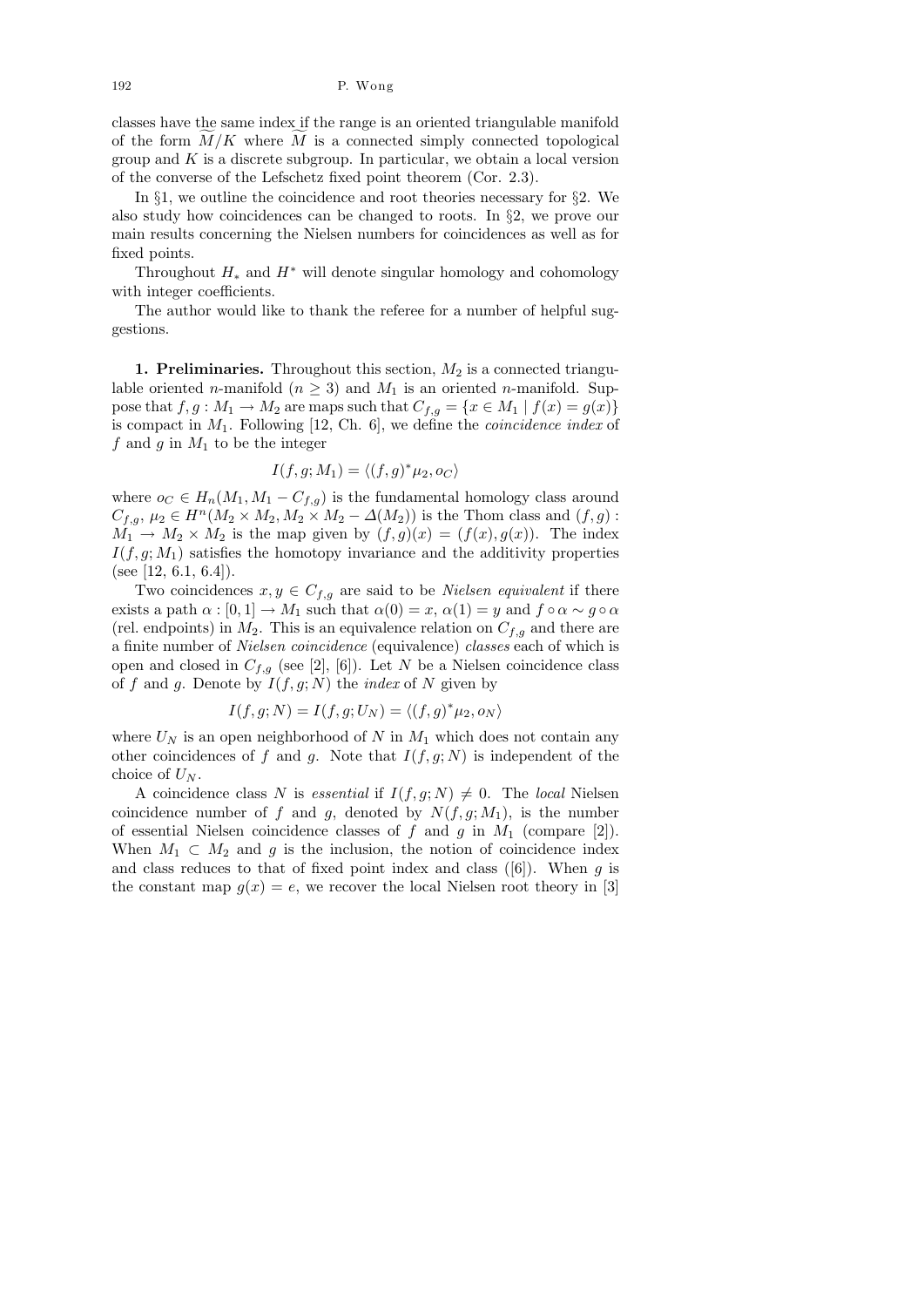where the preferred generator in  $H^n(M_2, M_2 - e)$  is given by  $i^*(\mu_2)$ , the image of the Thom class under the inclusion induced by  $i : (M_2, M_2 - e) \rightarrow$  $(M_2 \times M_2, M_2 \times M_2 - \Delta(M_2)).$ 

Suppose that  $M_1$  is connected,  $\widetilde{M}_1 \stackrel{p_1}{\sim} M_1$  and  $\widetilde{M}_2 \stackrel{p_2}{\to} M_2$  are universal covers. In addition, we assume that  $C_{f,g} \neq \emptyset$  and  $M_2 = \widetilde{M_2}/K$  where  $\widetilde{M}_2$  is a topological group with unit  $\widetilde{e}$  and K is a discrete subgroup. Let  $f, \tilde{g}: M_1 \to M_2$  be lifts of f and g, respectively. Define  $\eta: M_1 \to M_2$  by

$$
\eta(\widetilde{x}) = p_2[(\widetilde{f}(\widetilde{x}))^{-1}(\widetilde{g}(\widetilde{x}))].
$$

It is easy to see that  $\eta(\tilde{x}) = e$  if, and only if,  $f(p_1(\tilde{x})) = g(p_1(\tilde{x}))$  where  $e = p_2(\tilde{e})$ . Let C be a coincidence class of f and g. Choose  $\tilde{x} \in M_1$  such that  $p_1(\tilde{x}) = x \in C$ . Let  $y \in C$  and  $\alpha : [0,1] \to M_1$  such that  $\alpha(0) = x$ ,  $\alpha(1) = y$  and  $f \circ \alpha \sim g \circ \alpha$ . Suppose that  $H : [0,1] \times [0,1] \to M_2$  so that  $H(s, 0) = g \circ \alpha(s)$  and  $H(s, 1) = f \circ \alpha(s)$ . Also,  $H(0, t) = f(x) = g(x)$  and  $H(1,t) = f(y) = g(y)$ . Let  $\tilde{\alpha} : [0,1] \to M_1$  be the lift of  $\alpha$  with  $\tilde{\alpha}(0) = \tilde{x}$ and  $\widetilde{y} = \widetilde{\alpha}(1)$ . Define  $\overline{H} : [0,1] \times [0,1] \rightarrow M_2$  by

(\*) 
$$
\overline{H}(s,t) = p_2([\widetilde{f}(\widetilde{\alpha}(s))]^{-1}\widetilde{H}(s,t))
$$

where  $\widetilde{H}$  is the lift of H such that  $\widetilde{H}(s, 0) = \widetilde{g} \circ \widetilde{\alpha}(s)$ . It follows that

$$
\overline{H}(s,0) = \eta \circ \widetilde{\alpha}(s), \quad \overline{H}(s,1) = e, \quad \overline{H}(0,t) = e, \quad \overline{H}(1,t) = e.
$$

Thus  $\tilde{x}$  and  $\tilde{y}$  belong to the same root class. Conversely, if  $\tilde{x}$  and  $\tilde{y}$  are Nielsen equivalent as roots of  $\eta$  then by (\*), the coincidences  $x = p_1(\tilde{x})$  and  $y = p_1(\tilde{y})$  are Nielsen equivalent as coincidences of f and g.

Let  $C_1, \ldots, C_k$  be the distinct coincidence classes of f and g. Choose  $\widetilde{x}_1, \ldots, \widetilde{x}_k \in M_1$  such that  $p_1(\widetilde{x}_i) \in C_i$  for  $i = 1, \ldots, k$ . For any path  $\alpha_i$  in  $M_i$  from  $x_i$  to  $y_i \in C_i$  such that  $f \circ \alpha_i \circ \alpha_i \circ \alpha_j$  wo let  $\widetilde{\alpha}_i$  be the path in  $M_1$  from  $x_i$  to  $y_i \in C_i$  such that  $f \circ \alpha_i \sim g \circ \alpha_i$ , we let  $\widetilde{\alpha}_i$  be the path in<br> $\widetilde{M}_i$  covering  $\alpha_i$  starting at  $\widetilde{\alpha}_i$ . We may assume that  $\alpha_i$  contains no other  $M_1$  covering  $\alpha_i$  starting at  $\tilde{x}_i$ . We may assume that  $\alpha_i$  contains no other coincidences of f and g and hence  $\tilde{\alpha}_i$  contains no other coincidences of n coincidences of f and g and hence  $\tilde{\alpha}_i$  contains no other coincidences of  $\eta$ . Let  $C_i = {\tilde{y} \in M_1 \mid \tilde{y}$  is an endpoint of some  $\tilde{\alpha}_i$ . There is a bijection between the sets  $C_i$  and  $C_i$  for each  $i = 1, \ldots, k$ . Let W be a connected open neighborhood of the union of the paths  $\tilde{\alpha}$  so that  $\text{cl}(W) \cap R_{\eta} = \bigcup_i C_i$ <br>and let  $\langle \alpha : W \rangle$ . Me be the restriction  $\langle \alpha - n | W \rangle$ and let  $\varphi : W \to M_2$  be the restriction  $\varphi = \eta |W$ .

We have just shown the following

PROPOSITION 1.1. There is a 1-1 correspondence between the roots  $R_{\varphi}$ of  $\varphi$  and the coincidences  $C_{f,g}$  of f and g. Furthermore, there is a 1-1 correspondence between the root classes  $C_i$  and the coincidence classes  $C_i$ given by  $C_i = p_1(C_i)$  for  $i = 1, \ldots, k$ .

Remark. This 1-1 correspondence holds for  $n = 2$  and is independent of the choice of  $\alpha_i, \tilde{\alpha}_i$  and W.<br>Let us state the following

Let us state the following result which is essential for  $\S 2$ .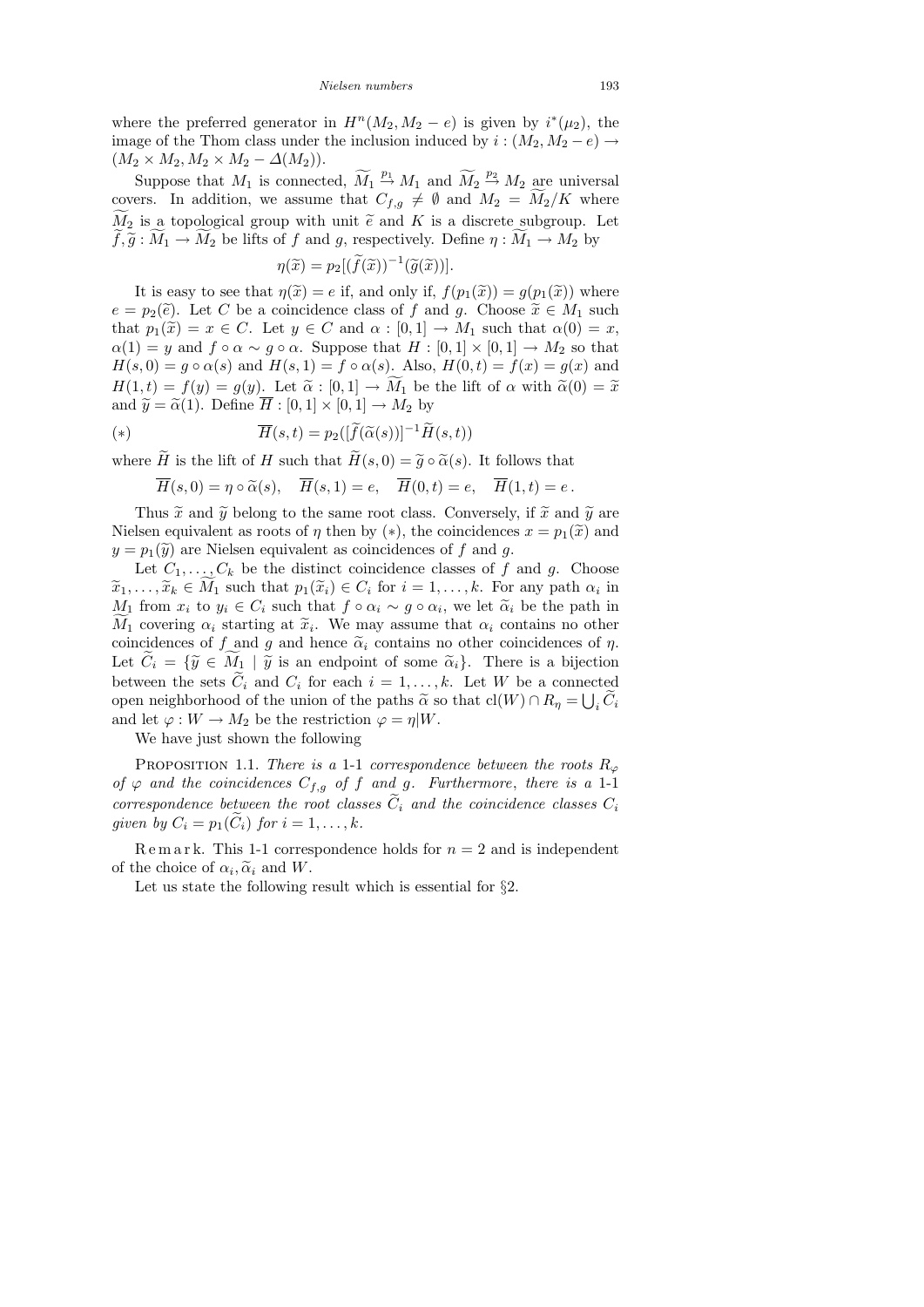LEMMA  $1.2$  [3,  $2.3$ ]. Let W be a connected open subset of an oriented n-manifold X. Let  $\varphi: W \to Y$  be a map where Y is an oriented triangulable n-manifold with  $e \in Y$ . Suppose that  $R_{\varphi}$  is compact and  $\alpha$  is an essential root class of  $\varphi$ . Then for any root class  $\beta$ ,  $\omega(\varphi; \alpha) = \omega(\varphi; \beta)$ , i.e.,  $\alpha$  and  $\beta$ have the same root index.

## 2. Main results. Here is our main theorem.

THEOREM 2.1. Let  $f, g: M_1 \to M_2$  be maps from an oriented n-manifold  $(n \geq 3)$  M<sub>1</sub> to a connected triangulable oriented n-manifold  $M_2 = M_2/K$ where  $M_2$  is a connected simply connected topological group and K is a discrete subgroup. Suppose that  $C_{f,g}$  is compact in  $M_1$ . If  $I(f,g;M_1) = 0$ then  $N(f, g; M_1) = 0$ . Otherwise,  $N(f, g; M_1) > 0$  and  $N(f, g; M_1)$  divides  $I(f, q; M_1).$ 

P r o o f. By additivity,

$$
I(f,g;M_1) = \sum_{N \in \mathcal{N}(f,g;M_1)} I(f,g;N)
$$

where  $\mathcal{N}(f, g; M_1)$  is the set of essential Nielsen coincidence classes of f and g. It suffices to show that if there exists an essential Nielsen class then all the Nielsen classes are essential of the same index. Thus, we need to show that the coincidence index  $I(f, g; C_i)$  coincides with the root index  $\omega(\varphi; \widetilde{C}_i)$ in 1.1 and then apply 1.2.

Suppose that  $C = C_i$  is an essential coincidence class of f and g and C is the corresponding root class of  $\varphi$  in W. Since  $p_1$  is a covering map and  $p_1|\widetilde{C}:\widetilde{C}\to C$  is a homeomorphism, we can choose an open neighborhood  $\widetilde{V}$ of  $\tilde{C}$  in W such that  $\text{cl}(\tilde{V})$  does not contain any other roots of  $\varphi$  and  $p_1|\tilde{V}$ is a homeomorphism. Consider the following commutative diagram:

$$
\widetilde{V}, \widetilde{V} - \widetilde{C} \qquad \xrightarrow{(\widetilde{f}, \widetilde{g})} \widetilde{M}_2 \times \widetilde{M}_2, \widetilde{M}_2 \times \widetilde{M}_2 - (p_2 \times p_2)^{-1} (\Delta M_2) \xleftarrow{l} \widetilde{M}_2, \widetilde{M}_2 - p_2^{-1}(e)
$$
\n
$$
p_1|\widetilde{V} \downarrow \qquad p_2 \times p_2 \downarrow \qquad p_2 \downarrow
$$
\n
$$
p_1(\widetilde{V}), p_1(\widetilde{V}) - C \xrightarrow{(f, g)} \qquad M_2 \times M_2, M_2 \times M_2 - \Delta M_2 \qquad \xleftarrow{k} \qquad M_2, M_2 - e
$$

where  $l(\tilde{x}) = (\tilde{e}, \tilde{x})$  and  $k(x) = (e, x)$ . Let  $\sigma : M_2 \times M_2, M_2 \times M_2$  $(p_2 \times p_2)^{-1}(\Delta M_2) \to \widetilde{M}_2, \widetilde{M}_2 - p_2^{-1}(e)$  be given by  $\sigma(\widetilde{y}_1, \widetilde{y}_2) = \widetilde{y}_1^{-1}\widetilde{y}_2$ .<br>Then we have

Then we have

$$
k \circ p_2 \circ \sigma \circ (\widetilde{f}, \widetilde{g}) = k \circ \varphi,
$$

which implies

$$
\varphi^* \circ k^* = (\widetilde{f}, \widetilde{g})^* \circ \sigma^* \circ p_2^* \circ k^*.
$$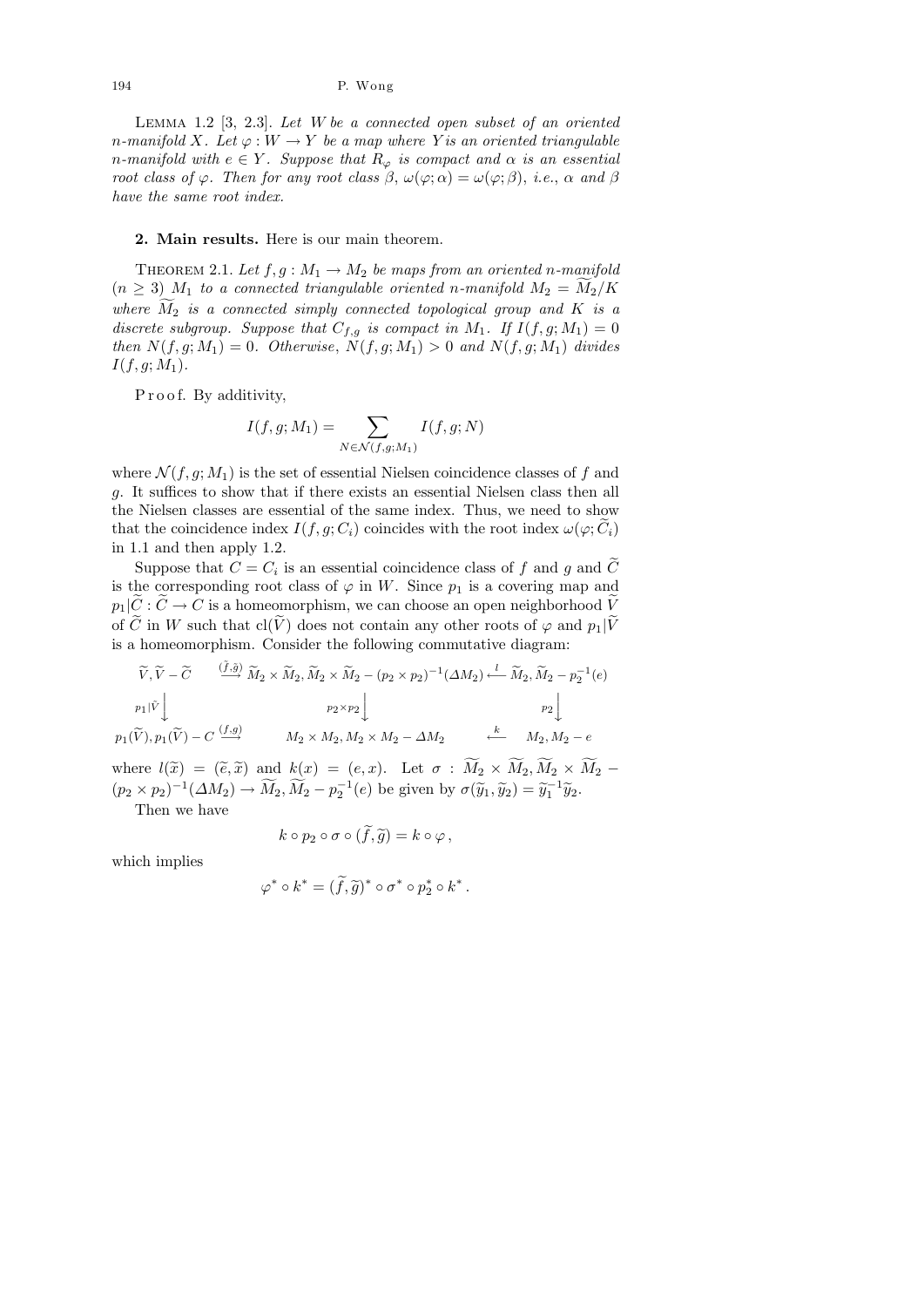A straightforward argument using the relative Hurewicz Isomorphism Theorem shows that  $l^*$  is an isomorphism and hence  $\sigma^* = (l^*)^{-1}$ . Therefore,

$$
\varphi^* \circ k^* = (\tilde{f}, \tilde{g})^* \circ \sigma^* \circ l^* \circ (p_2 \times p_2)^* = (\tilde{f}, \tilde{g})^* \circ (p_2 \times p_2)^* = (p_1 | \tilde{V})^* \circ (f, g)^*
$$
  
It follows that

$$
\langle \varphi^* \circ k^*(\mu_2), o_{\tilde{C}} \rangle = \langle (p_1 | \tilde{V})^* \circ (f, g)^*(\mu_2), o_{\tilde{C}} \rangle,
$$

which yields

$$
\omega(\varphi; \widetilde{C}) = \langle \varphi^* \circ k^* \mu_2, o_{\widetilde{C}} \rangle = \langle (f, g)^* \mu_2, o_C \rangle = I(f, g; C)
$$

where  $\mu_2 \in H^n(M_2 \times M_2, M_2 \times M_2 - \Delta(M_2))$  is the Thom class,  $o_{\tilde{C}}$  and  $o_C$ are the fundamental homology classes around  $\tilde{C}$  and C, respectively.

As a consequence of Theorem 2.1, we obtain

COROLLARY 2.2. Let  $M_1, M_2$  be closed connected orientable triangulable n-manifolds  $(n \geq 3)$ . Suppose that  $M_2 = M_2/K$  where  $M_2$  is a connected simply connected topological group and K is a discrete subgroup. Then for any maps  $f, g : M_1 \to M_2$ , the Lefschetz coincidence number  $L(f, g)$  vanishes if, and only if,  $f$  and  $g$  are deformable to be coincidence free.

P r o o f. By the Lefschetz coincidence theorem ([12, Ch. 6]), if  $f \sim f'$ and  $g \sim g'$  such that  $C_{f',g'} = \emptyset$  then  $L(f',g') = L(f,g) = 0$ . Conversely, if  $L(f, g) = 0$  then by Thm. 2.1, the Nielsen coincidence number  $N(f, g) = 0$ . By a result of Schirmer [11], f and g are deformable to be coincidence free.

R e m a r k. For the converse in Cor. 2.2, we may homotope only one of the two maps to remove coincidences using a result of R. Brooks.

When we apply 2.1 to the fixed point situation, we obtain

COROLLARY 2.3. Let  $f: U \subset M \to M$  be a compactly fixed map (i.e., Fix  $f$  is compact) defined on an open subset  $U$  of a connected oriented triangulable n-manifold  $(n \geq 3)$   $M = M/K$  where M is a connected simply connected topological group and K is a discrete subgroup. If  $I(f;U) \neq 0$ then all the local Nielsen fixed point classes are essential of the same index. If  $I(f;U) = 0$  then f is homotopic via a compactly fixed homotopy to a fixed point free map.

P r o o f. It follows from Thm. 2.1 and [6, 5.13].  $\blacksquare$ 

COROLLARY 2.4. Let  $M_1, M_2$  be as in 2.2 and  $M_1 = M_2 = M$ . For any self-map  $f : M \to M$ , either (i) if  $L(f) = 0$  then  $N(f) = 0$  or (ii) if  $L(f) \neq 0$ , then  $N(f) > 0$  and  $L(f) = I \cdot N(f)$  for some nonzero integer I.

Remark. The class of orientable manifolds of the form  $M = M/K$ studied in this note is not contained in the class of Jiang spaces. All nil-